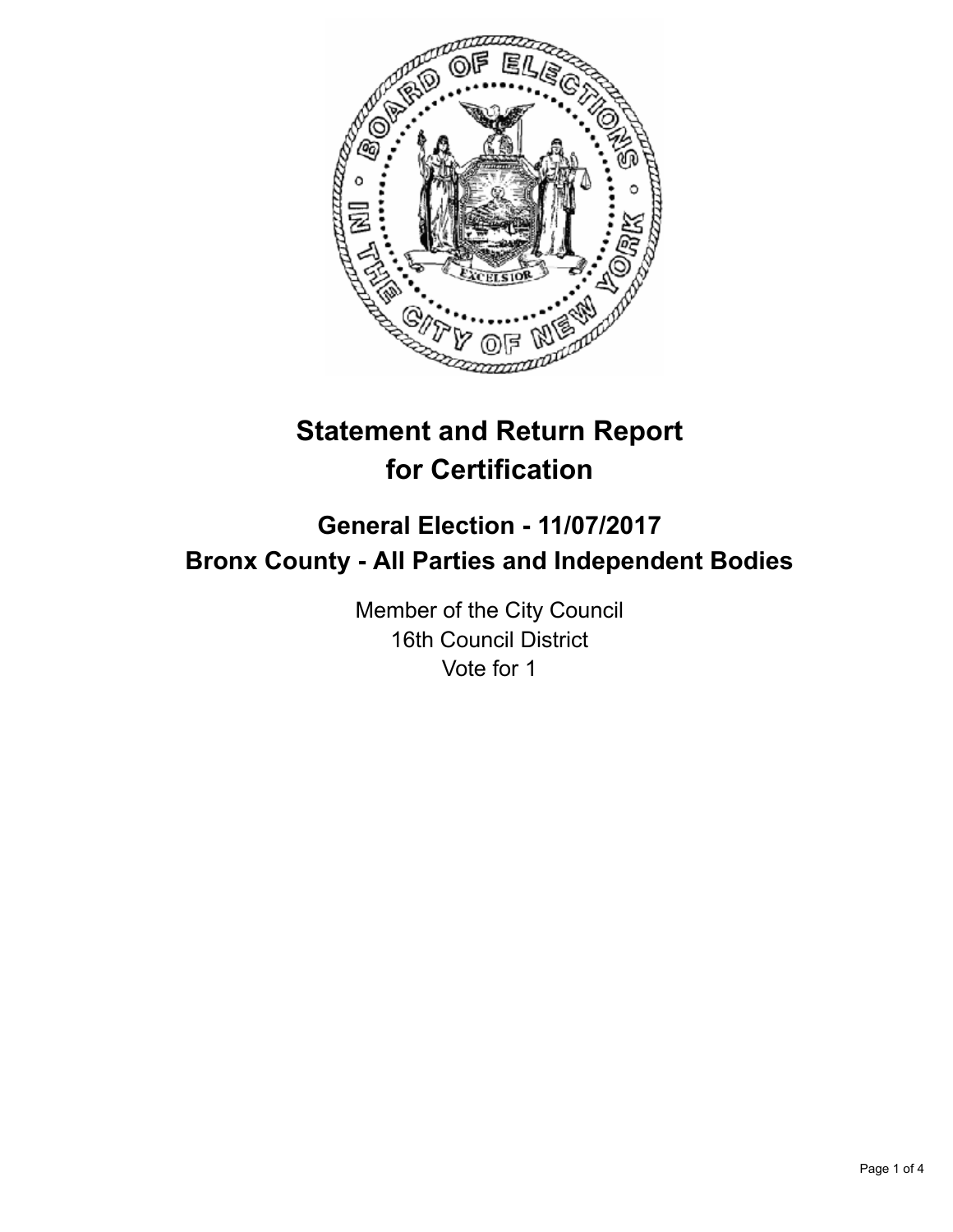

## **Assembly District 77**

| <b>PUBLIC COUNTER</b>                                    | 7,409 |
|----------------------------------------------------------|-------|
| <b>MANUALLY COUNTED EMERGENCY</b>                        | 0     |
| ABSENTEE / MILITARY                                      | 192   |
| <b>AFFIDAVIT</b>                                         | 132   |
| <b>Total Ballots</b>                                     | 7,733 |
| Less - Inapplicable Federal/Special Presidential Ballots | 0     |
| <b>Total Applicable Ballots</b>                          | 7,733 |
| VANESSA L. GIBSON (DEMOCRATIC)                           | 6,512 |
| BENJAMIN EGGLESTON (REPUBLICAN)                          | 208   |
| BENJAMIN EGGLESTON (CONSERVATIVE)                        | 43    |
| VANESSA L. GIBSON (WORKING FAMILIES)                     | 245   |
| CONSTANTIOUS STAUROULAKIS (WRITE-IN)                     | 3     |
| <b>JULIET LINDSAY (WRITE-IN)</b>                         | 1     |
| SEBASTIAN BRITO (WRITE-IN)                               | 1     |
| UNATTRIBUTABLE WRITE-IN (WRITE-IN)                       | 8     |
| <b>Total Votes</b>                                       | 7,021 |
| Unrecorded                                               | 712   |

#### **Assembly District 79**

| <b>PUBLIC COUNTER</b>                                    | 5,800          |
|----------------------------------------------------------|----------------|
| MANUALLY COUNTED EMERGENCY                               | 0              |
| <b>ABSENTEE / MILITARY</b>                               | 153            |
| <b>AFFIDAVIT</b>                                         | 58             |
| <b>Total Ballots</b>                                     | 6,011          |
| Less - Inapplicable Federal/Special Presidential Ballots | 0              |
| <b>Total Applicable Ballots</b>                          | 6,011          |
| VANESSA L. GIBSON (DEMOCRATIC)                           | 4,975          |
| BENJAMIN EGGLESTON (REPUBLICAN)                          | 158            |
| BENJAMIN EGGLESTON (CONSERVATIVE)                        | 36             |
| VANESSA L. GIBSON (WORKING FAMILIES)                     | 181            |
| CHRISTINE BLANCH (WRITE-IN)                              | 1              |
| DEREK SAMUELS (WRITE-IN)                                 | 1              |
| ELVIS SANTANA (WRITE-IN)                                 | 1              |
| JAYSON CANCEL (WRITE-IN)                                 | $\overline{2}$ |
| OSWALD DENIS (WRITE-IN)                                  | 5              |
| RAFAEL SALAMANCA JR (WRITE-IN)                           | 1              |
| WILLIAM RUSSELL MOORE (WRITE-IN)                         | 1              |
| <b>Total Votes</b>                                       | 5,362          |
| Unrecorded                                               | 649            |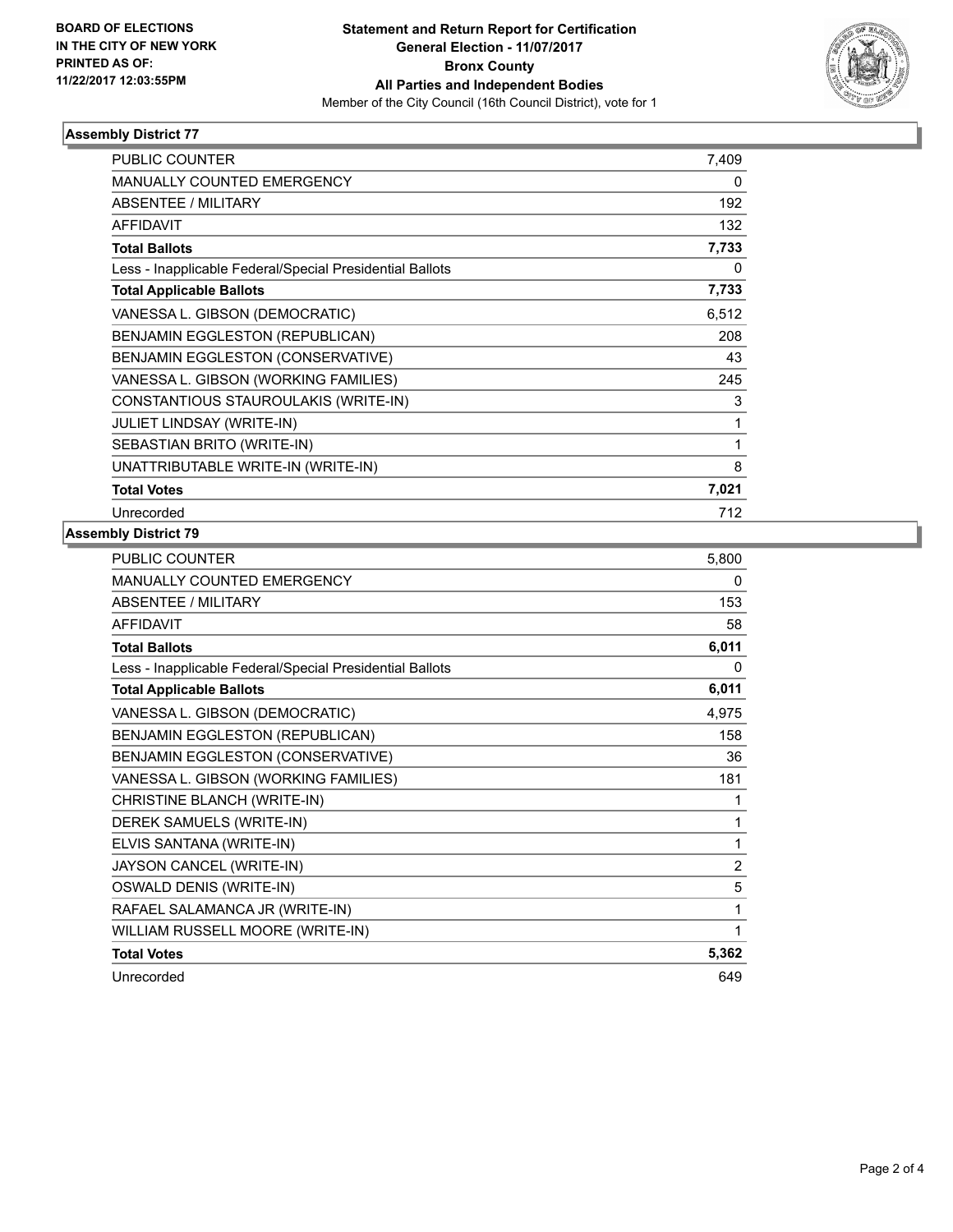

## **Assembly District 84**

| <b>PUBLIC COUNTER</b>                                    | 1,633 |
|----------------------------------------------------------|-------|
| <b>MANUALLY COUNTED EMERGENCY</b>                        | 0     |
| ABSENTEE / MILITARY                                      | 25    |
| <b>AFFIDAVIT</b>                                         | 24    |
| <b>Total Ballots</b>                                     | 1,682 |
| Less - Inapplicable Federal/Special Presidential Ballots | 0     |
| <b>Total Applicable Ballots</b>                          | 1,682 |
| VANESSA L. GIBSON (DEMOCRATIC)                           | 1,397 |
| BENJAMIN EGGLESTON (REPUBLICAN)                          | 46    |
| BENJAMIN EGGLESTON (CONSERVATIVE)                        | 12    |
| VANESSA L. GIBSON (WORKING FAMILIES)                     | 67    |
| ELVIS SANTANA (WRITE-IN)                                 | 1     |
| IGNACIO OSPINA (WRITE-IN)                                | 1     |
| SAM GOODMAN (WRITE-IN)                                   | 1     |
| UNATTRIBUTABLE WRITE-IN (WRITE-IN)                       | 3     |
| <b>Total Votes</b>                                       | 1,528 |
| Unrecorded                                               | 154   |

## **Assembly District 86**

| <b>PUBLIC COUNTER</b>                                    | 21 |
|----------------------------------------------------------|----|
| <b>MANUALLY COUNTED EMERGENCY</b>                        | 0  |
| ABSENTEE / MILITARY                                      | 0  |
| AFFIDAVIT                                                | 0  |
| <b>Total Ballots</b>                                     | 21 |
| Less - Inapplicable Federal/Special Presidential Ballots | 0  |
| <b>Total Applicable Ballots</b>                          | 21 |
| VANESSA L. GIBSON (DEMOCRATIC)                           | 14 |
| BENJAMIN EGGLESTON (REPUBLICAN)                          |    |
| BENJAMIN EGGLESTON (CONSERVATIVE)                        | 0  |
| VANESSA L. GIBSON (WORKING FAMILIES)                     |    |
| <b>Total Votes</b>                                       | 16 |
| Unrecorded                                               | 5  |